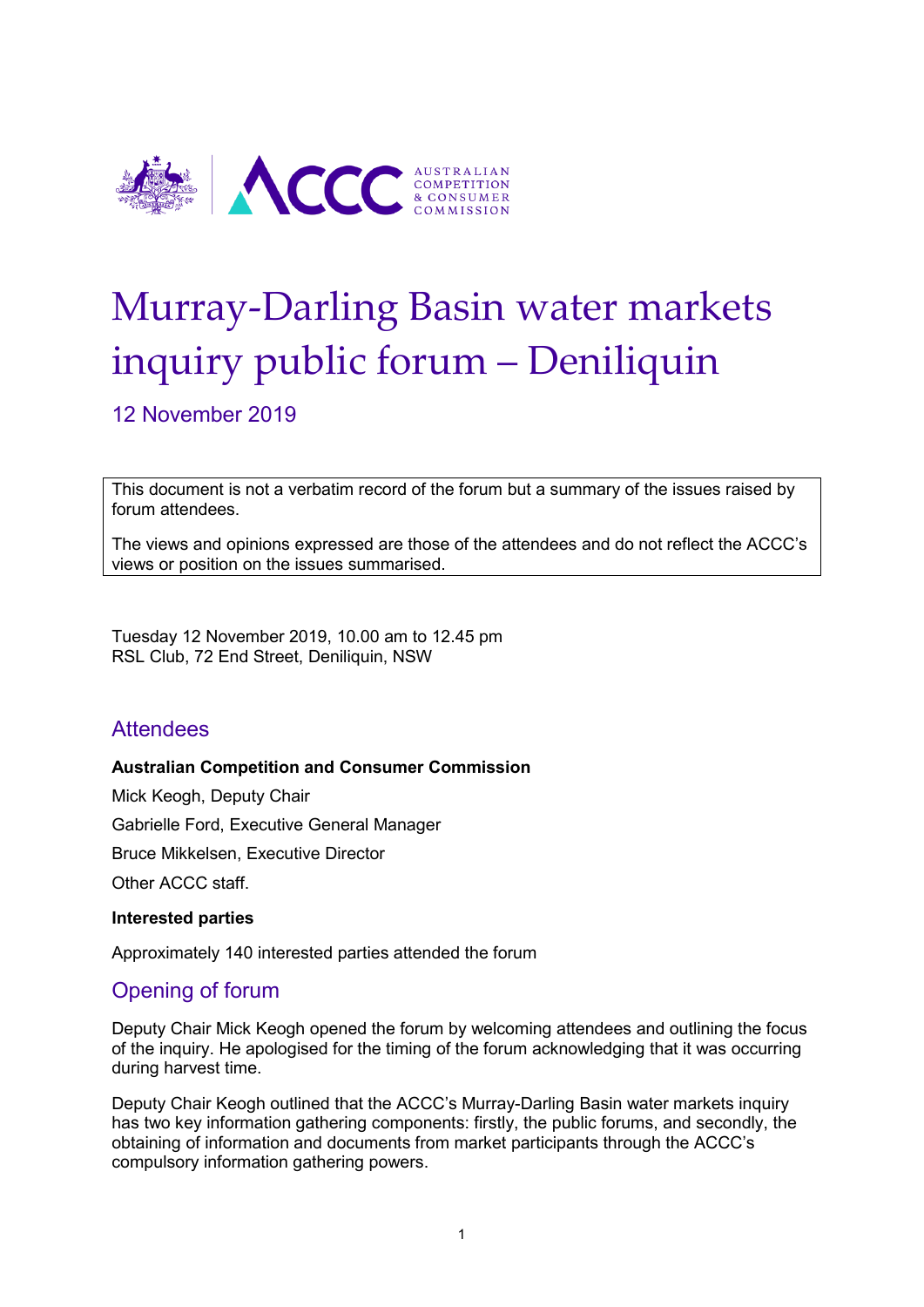Deputy Chair Keogh informed attendees that the ACCC will take notes of the matters discussed and publish a summary on our website, but that this summary would not identify or attribute comments to individuals.

# Summary of issues

Attendees discussed the following issues during the forum:

## **Issue 1 – Trends in water markets and prices**

Stakeholders raised concerns about water prices being too high and about experiencing lower water reliability than in the past. Stakeholders expressed various opinions on why water prices were so high and why water reliability has reduced, including:

- Ongoing drought affecting demand and supply of water
- Increased demand for water allocations and entitlements being driven partially by governments acquiring environmental water, removing water from the consumptive pool
- Expansion in permanent plantings downstream, contributing to stronger and more inelastic demand, and increasing price insensitivity
- A change in market participants from farmers to more corporate participants
- Removal of inter-valley transfer barriers has increased external trading in the valley and the price of water.

## **Issue 2 – Water market transparency**

Stakeholders broadly considered that there is insufficient transparency in the market around institutional settings, government decisions and market information. In particular,

- There was a discussion about the lack of transparency around government decisions, making outcomes hard to predict. An example raised was receiving 0% allocations for general or low security entitlements for two years, despite reasonable volumes in dams. The timeliness of the publications of these decisions was also raised. It was suggested that these decisions should be live, rather than announced every two weeks
- Stakeholders were unclear what the specific aim of environmental water was; what a healthy river system would look like; how much water this would take; the flow-on costs to third parties (in particular general and low security entitlements); the distinction between environmental water and operational water
- There was widespread confusion, in terms of market information, where water originated from, where it was going to and who was paying for transmission losses
- Stakeholders commented that state water registers are too slow for real time trading opportunities, particularly in comparison to irrigation exchanges, which are instantaneous
- However, one stakeholder stated that the information was available, if you knew where to find it
- A stakeholder noted that an express objective of the *Water Act 2007* (Cth) is to make sure water information is disseminated. Multiple stakeholders called for adherence to the National Water Initiative's position regarding transparency and all trades be recorded in public and on a reliable register to increase public confidence.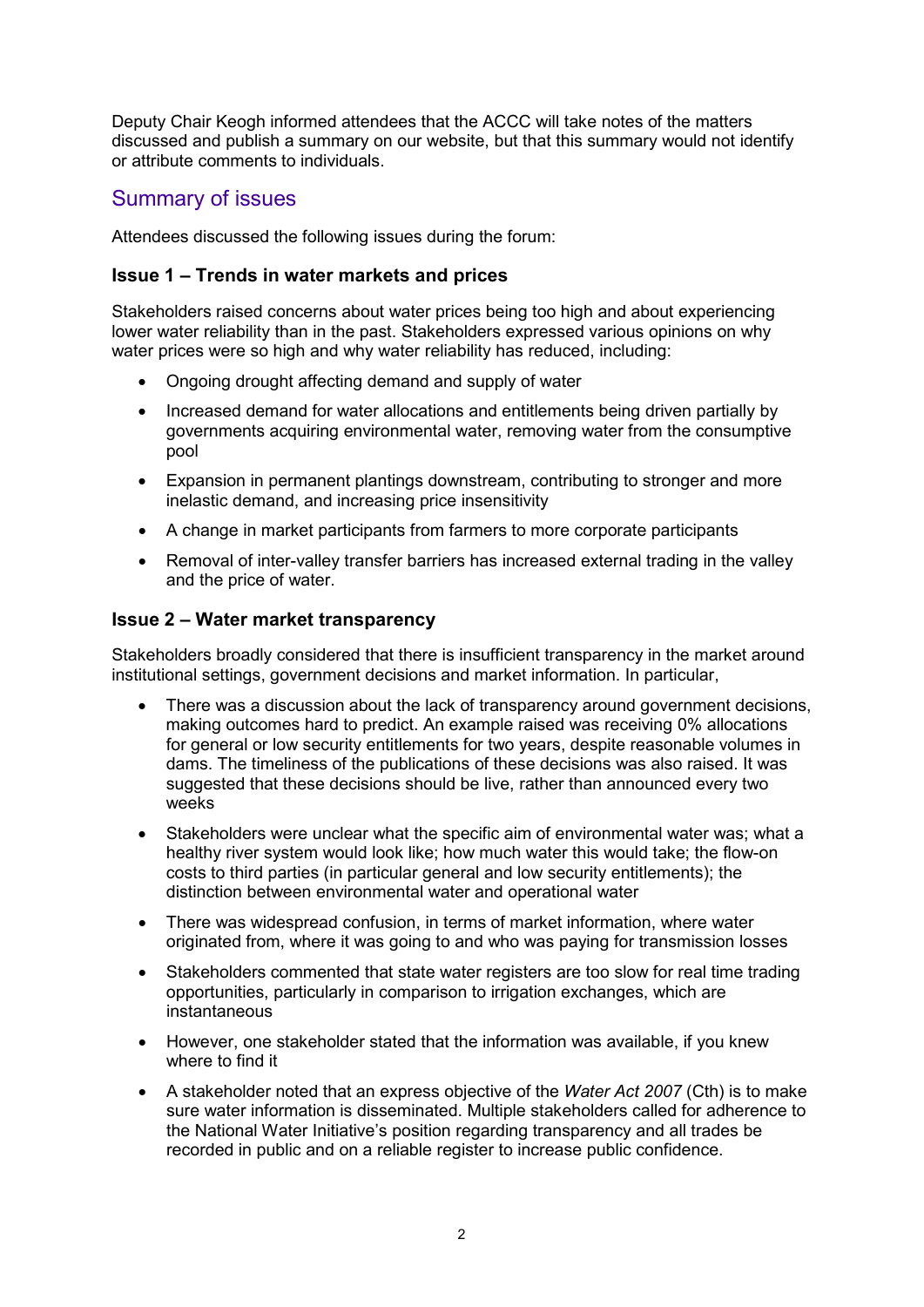## **Issue 3 – Water market regulation**

There were widespread views among stakeholders that existing regulation of the market is not effective or appropriate. In particular:

- The water market is not adequately regulated
- Some stakeholders noted that regulatory changes had made it difficult to navigate the market, whereas others argued that the rules needed to be updated
- Some stakeholders expressed views that carryover and higher dam levels, that were required after the Millennium drought, have caused decreases in general or low security allocations
- Concerns about the high price of smart meters, particularly when other jurisdictions do not require this and do not monitor water extraction adequately
- Concerns that conveyance losses are socialised and not expressly costed into trades, which reduces general security allocations
- A perception of two sets of rules for the Commonwealth Environmental Water Holder and other bodies
- Dual licenses between valleys allow for manipulation of the markets and arbitrage
- Differences in carryover rules between NSW and VIC, and between different regions in NSW
- Stakeholders also raised specific policy and regulatory suggestions including restrictions on new permanent plantings and limits on carryover.

### **Issue 4 – Water market participant behaviour**

Stakeholders raised concern over a number of alleged market participant behaviours, including:

- The use of environmental water during the drought
- External investors who are not active users of the water, owning water rights and pushing up prices
- Alleged manipulation of the market by investors to drive up prices
- Foreign ownership of water rights driving up prices
- Alleged water broker misconduct, including use of personal or family water licenses to trade
- Alleged distortion of the market by bigger traders and corporate participants
- Carryover being used by investors to push up prices by withholding water from the market
- Alleged use of carryover by investors is creating third party impacts by taking space in dams that would have been used for general or low security allocations.

#### **Issue 5 – Water market competition and objectives**

Many stakeholders considered that water markets were having unwanted effects on local towns and environmental outcomes. In particular:

• That the water market is not sustainable for the long term